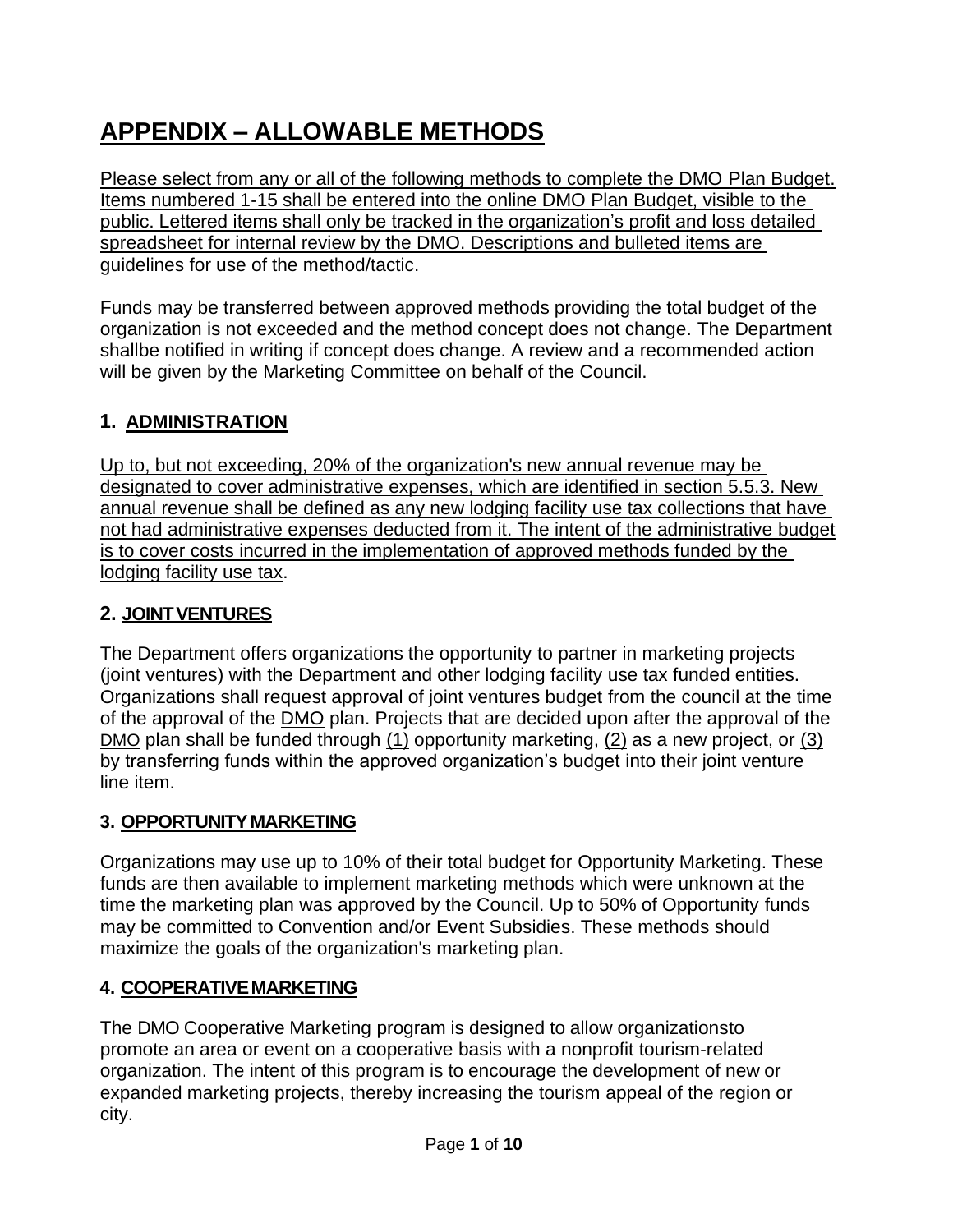- Organizations may use up to 20% of their total annual budget for Cooperative projects with other nonprofit, non-lodging facility use tax funded, tourism-related organizations or associations. Lodging facility use tax funded organizations may use cooperative funds but are not required to.
- At least 50% of the costs for a Cooperative project shall be financed by the nonprofit partner. Administrative and/or operational costs are not eligible for a match. Projects shall meet all regulations/ requirements established by the Council fororganizations.
- See Bookkeeping Regulations (Section11) for invoicing and payment requirements relating to Cooperative projects.
- Cooperative partners applying for region/CVB funds shall have one of the following: an active status as anonprofit organization with the Montana Secretary of State, are a recognized governmentorganization.
- Region/CVB organizations may provide up to, but not more than, 50% of any one lineitem within a project. Under no circumstances may the Region/CVB organization provide more than 50% of the total DMO plan budget or any line item within the project.
- Cooperative project funds are to be used solely for eligible expenses.
- Administrative expense is not eligible.
- In-kind services are not eligible to be matched.
- Cooperative projects shall have a total budget of at least \$500 or \$250 per participant.
- All regulations/rules/contracts to which Region/CVB organizations shall adhere are relevant and required for the cooperative partner.
- Cooperative partners are to present original invoices to the Region/CVB organization for payment. In the case of invoices in an amount of \$100 or less, the cooperating partner may pay the bill in full, submit an original invoice and a copyof their canceled check documenting payment to funded organization for 50% reimbursement. Postage costs may also be reimbursed in this manner.
- Cooperative projects are not to be implemented until all requirements have been met.
- All Cooperative projects are subject to an annual review for compliance.
- Region/CVB organizations may include additional regulations for eligibility to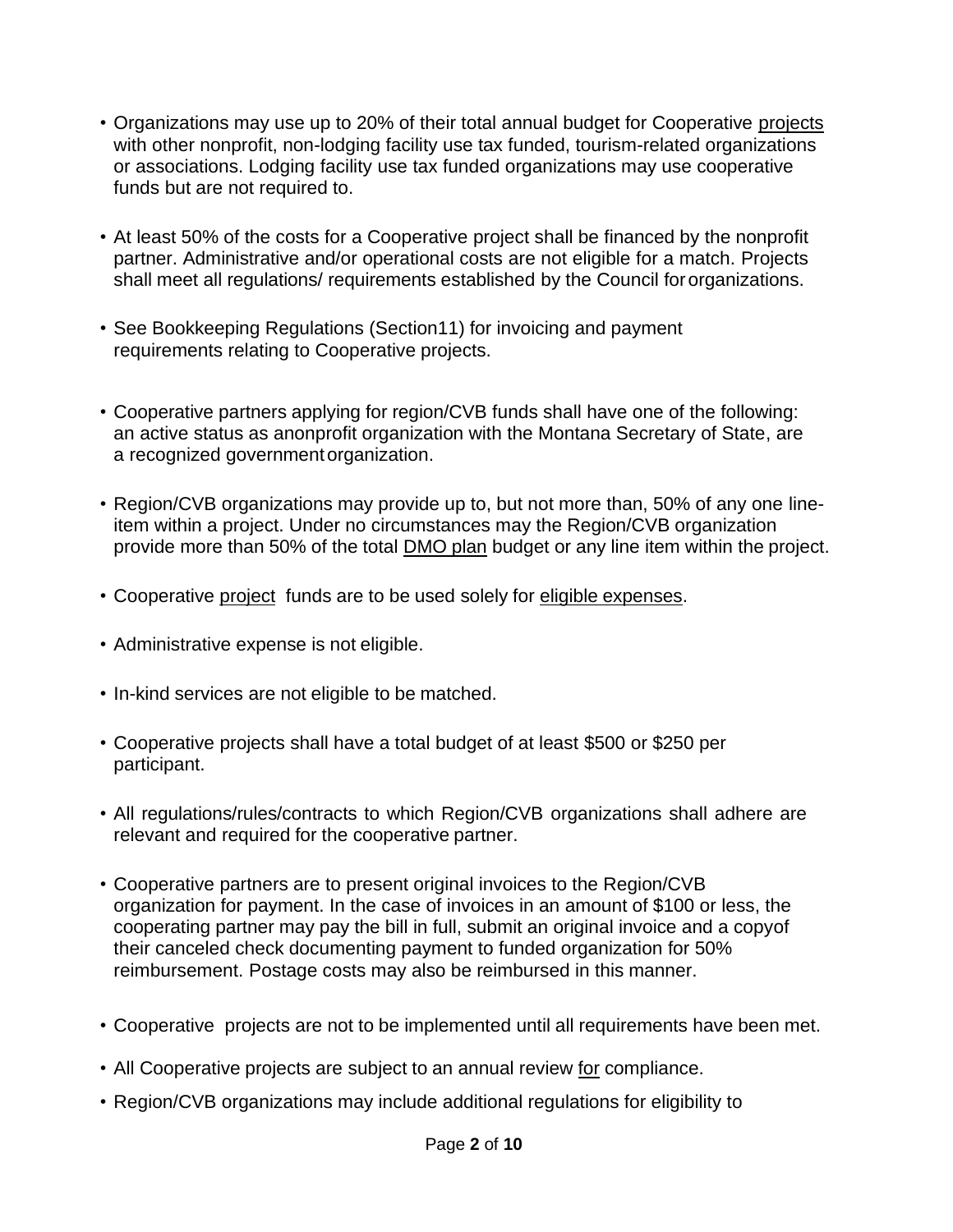participate in their Cooperative program.

#### **5. MARKETING PERSONNEL**

Personnel related to publicity, marketing, sales and community outreach (costs can include gross wages for hours worked, paid time off, and employer state and federal taxes).

- A job description including the duties of marketing personnel should be on file at the organization.
- If an individual is compensated with lodging facility use tax funding for both the administrative position and the marketing personnel position concurrently, the following requirements apply:
	- Compensation must be made on an hourly basis for administrative duties and marketing duties.
	- At the end of each pay period, to the payroll invoice, each organization is required to:
		- Attach a payroll summary showing the breakout of hours worked on administrative tasks versus marketing tasks during the pay period.
		- Attach a marketing report which includes the days or date ranges and number of hours worked and duties performed during the pay period.

#### **6. AGENCY SERVICES**

Advertising, consulting, or contract services for marketing or destination stewardship and development. If agency is paid hourly, provide detail of service provided for work period. If paid by retainer, provide list of services provided during the billing period.

#### **7. MARKETING RESOURCES**

Online Support Services (Subscriptions or memberships such as Simpleview, CVENT, Meltwater, Cision, Submittable, Digital Asset Management, etc.)

#### **8. PAID MEDIA**

#### **A. Multimedia**

Print advertising (newspaper/magazine) and related campaign components.

Montana, spelled out in its entirety, shall appear at first glance on all print advertising.

Organizations are encouraged to include locator maps in print advertising if feasible.

Film and Television Production and Promotion. Examples include but are not limited to: film location and production, film industry trade shows, film and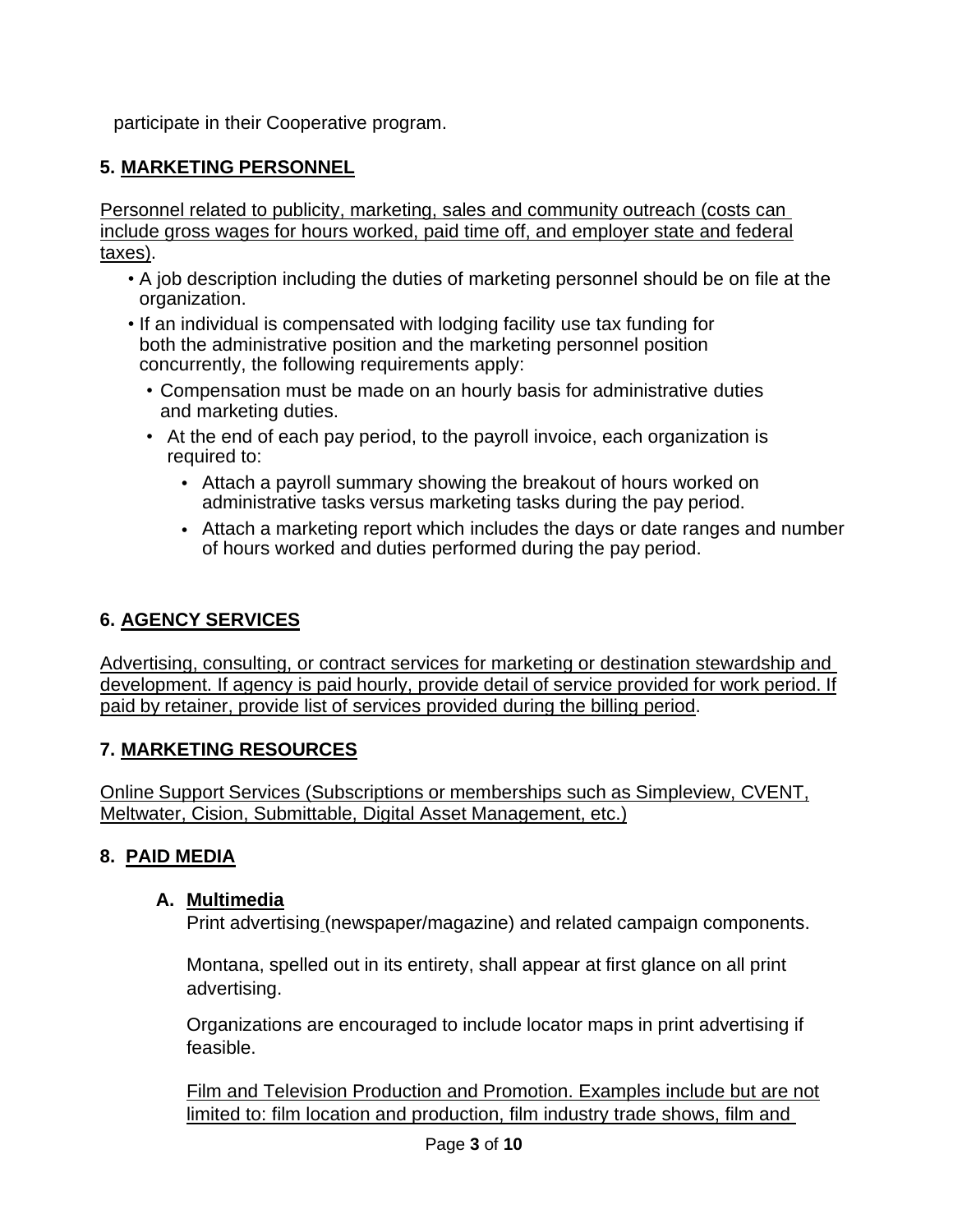television project development and promotion, and film inclusion sponsorship and/or subsidy.

## **B. Out of Home (OOH)**

Billboards, airport dioramas - either traditional or electronic displays. May be constructed as a Cooperative project provided appropriate documentation has been submitted to the approved DMO prior to commitment of funds. This could include contracts, permits, easements and maintenance agreements.

# **C. Over the Top (OTT)**

**Streaming television services** 

# **D. Broadcast Media**

Traditional Broadcast Advertising (TV & Radio)

- **•** When appropriate, the word Montana shall be stated on all audio tracks produced which include speaking.
- **•** A copy of the audio/video recording shall be on file at the organization.

# **E. Digital Advertising**

# **Digital Content Marketing (News Feeds/Online Advertising)**

- **•** For electronic material that does not contain "pages" (i.e. online ads, etc.), "Montana," spelled out in its entirety, must accompany or otherwisebe integrated into the Organization's name. For example, "Big Sky, Montana" or "Montana's Missouri River Country."
- **•** All electronic projects shall conform to Section 508 of the Americans with Disability Act. It is the responsibility of the sponsoring organization to ensure compliance in cooperative projects.

# **F. Social Media**

Paid placement on channels such as Facebook, YouTube, TikTok, etc.

DMOs should track social media campaign metrics for effectiveness.

# **G. Electronic Advertising (Direct Electronic Communications)**

• Electronic newsletters may contain up to 25% paid advertising. Any revenue earned from ad sales on a lodging use tax funded project must first be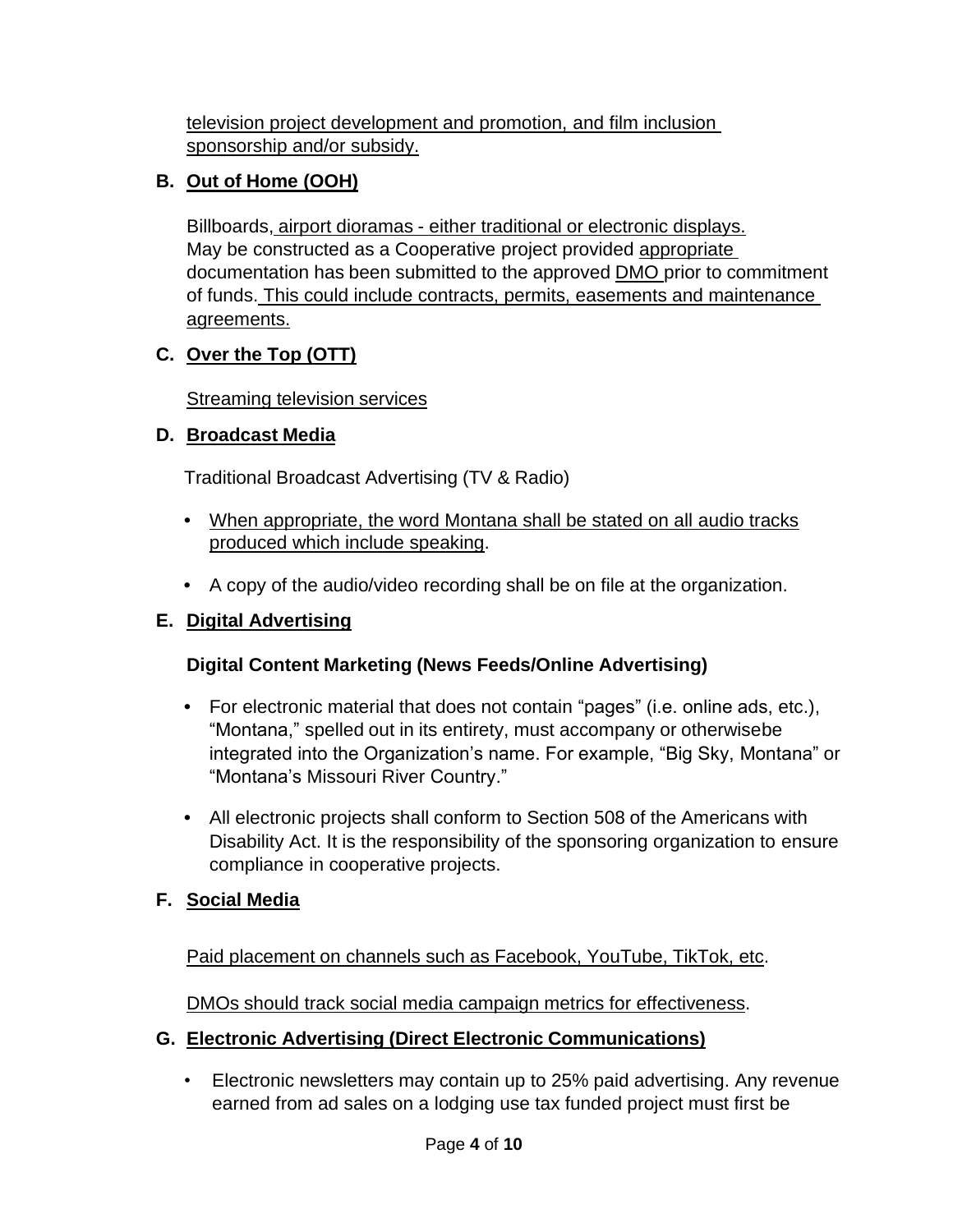applied towards the lodging use tax cost of that project.

• All email marketing must adhere to state, federal and internationalcontent privacy and spam regulations. It is the responsibility of each organization to ensure compliance.

#### Email Marketing Best Practices

- Clearly communicate that you are requesting an email address for the purpose of sending information about your DMO.
- Send a confirmation email to those who have given their email addresses.
- Consider implementing double opt-in procedures (even though these are not required by CAN-SPAM).
- Every message must include opt-out instructions. Subscribers cannot be required to pay a fee, provide information other than their email address and opt-out preferences, or take any steps other than sending a reply email message or visiting a single Internet web page to opt-out of receiving future email from a sender. The sender must honor the opt-out request within 10 days.
- Use clear and accurate subject lines. You can use A/B testing to see what subject lines lead to the highest likelihood of recipients opening them.
- Create a checklist to ensure CAN-SPAM compliance (including optout/unsubscribe links, postal address, subject lines, to and from email addresses, etc.).

#### **H. Digital Asset Acquisition and Management**

• Purchase and storage of digital assets such as photographs, videos, documents, graphics, audio etc.

#### **I. Sweepstakes/Promotional Items**

- Items for free giveaway at special events, trade shows, contests, FAM, incentives, etc.
- Items should include brand affiliation and relevant website URL whenever possible.

#### **9. EARNED MEDIA/TOURISM SALES**

**A.** Media Trips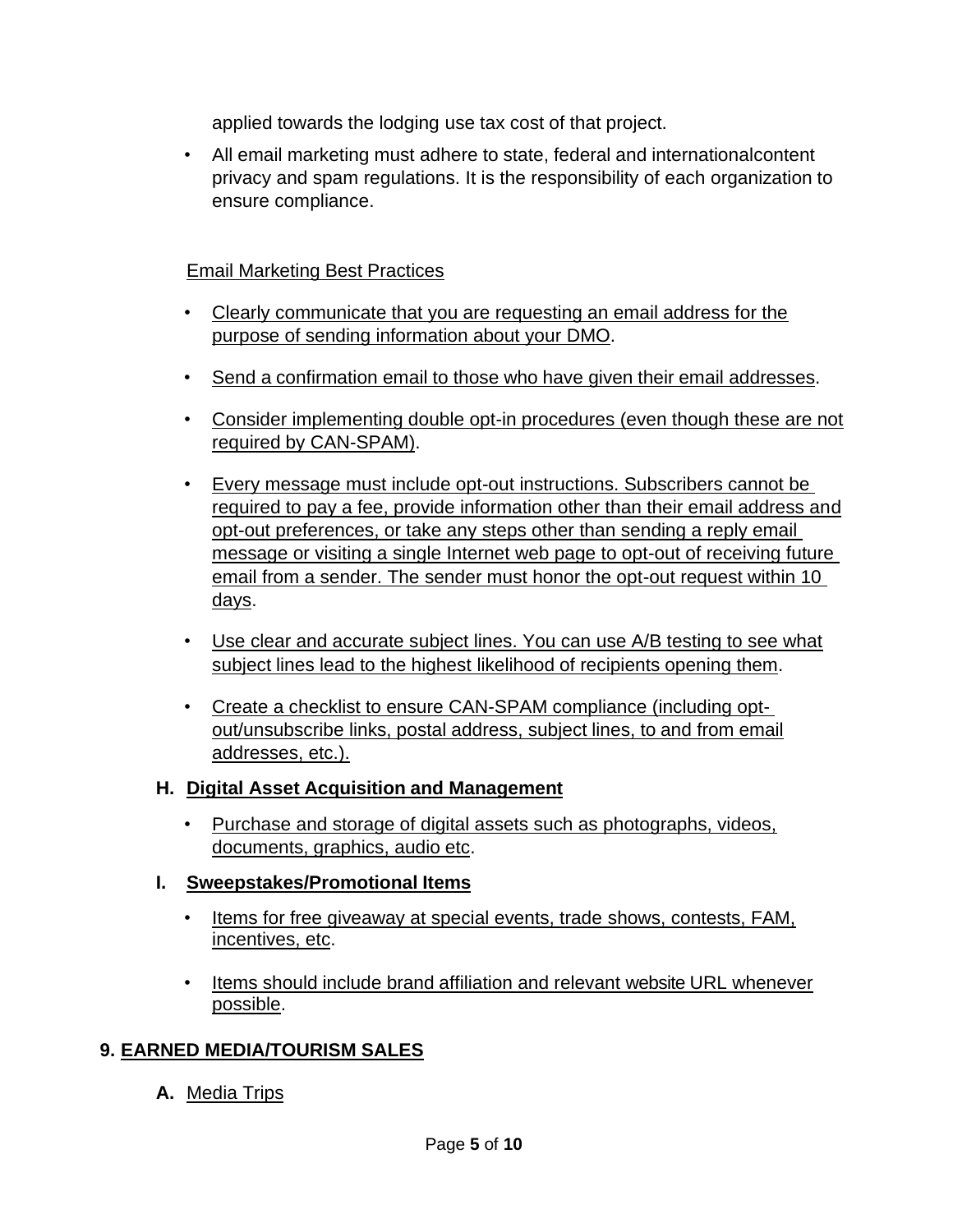#### **B.** Familiarization Tours

- **C.** Crisis Communications
- **D.** Convention and Events Promotions, Subsidies
	- Lodging facility use tax revenue can be used for the recruitment of in-state conventions and events only by CVBs with annual collections under \$500,000 and Regions with annual collections under \$1,000,000. Groups originating within the state of Montana must prove a majority of attendees travel from outside a 50-mile radius of the bidding city and the method must align with organization's DMO plan.
	- Funds may be allocated if the RFP for the convention or event states a subsidy is a requirement for hosting the convention/event. If a subsidy is not a requirement for an RFP, funds may only be used to subsidize groups originating out-of-state except as defined below. Specifications shall be identified in the organization's RFP or stated on theirletterhead.
	- Direct cash subsidy to an organization and/or purchasing of alcohol is not allowable.
	- Funds may only be used to support convention and/or events in which the coordinator has been provided an inclusive listing of those properties within the identified geographic collection area, to the best of their ability.
	- Lodging facility use tax revenue can be used for subsidizing in-state conventions and events only by CVBs with annual collections under \$500,000 and Regions with annual collections under \$1,000,000. Groups originating within the state of Montana must prove a majority of attendeestravel from outside a 50-mile radius of the bidding destination and the method must align with organization's marketing plan

#### **10. WEBSITE DEVELOPMENT (ONLINE, WEBSITE, MOBILE)**

- A minimum of three bids or an agency of record previously selected by the RFP process need to be obtained for digital projects that are over \$25,000 prior to awarding a project to a vendor. In addition to the price quotations, the vendor will be required to provide the Web addresses for at least two other completed projects(this will allow an evaluation of the quality of work to be performed).
- Digital projects that are specific to categories such as film and conventions can list only businesses that service those categories. If a lodging facility fits within these categories and is not listed, the organization shall have documentation that the facility chose not to be listed.
- Digital projects shall only include activities and services that are beneficial to tourism promotion and film production/promotion as determined by the Marketing Committee. Membership listings are allowable.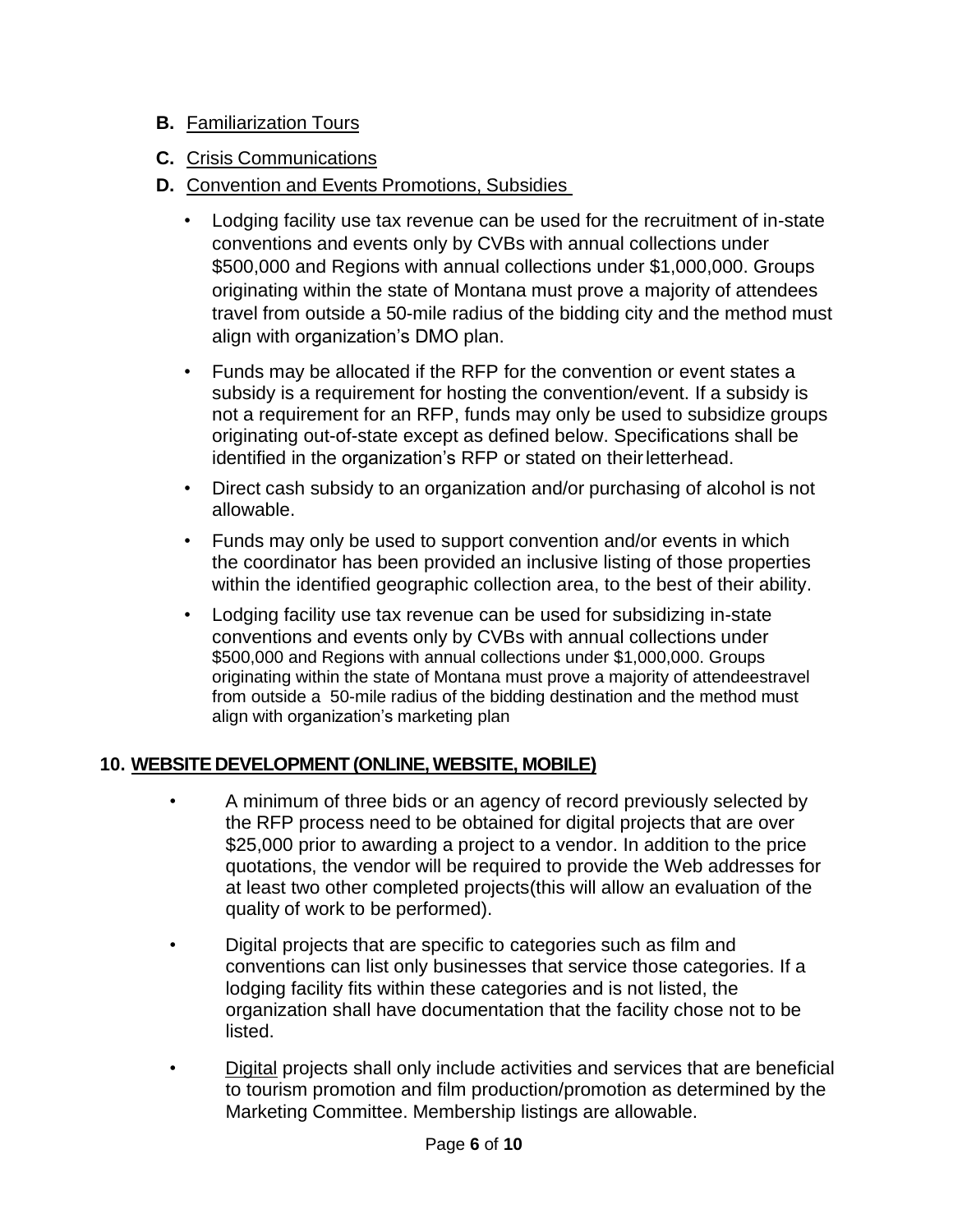- Organizations are encouraged to use the Department's database and other resources for listing lodging facilities, outfitters and guides. All lodging listings should include property name, address, phone number and web address if available. However, the data can be customized to meet your Organization's format.
- Organization's privacy policy must adhere to State, Federal and International dataprotection regulations.

Privacy policy language is required on the organization's website and on any correspondence that solicits Personally Identifiable Information (PII). Personally Identifiable Information, as used in information security, refers to information that can be used to uniquely identify, contact, or locate a single person or can be used with other sources to uniquely identify a single individual. Examples of PII include but are not limited to name, address, phone numbers and email addresses. Confirmed opt-in is required for collection of email addresses and other PII used for marketingpurposes. When a new subscriber asks to be subscribed to your mailing list a confirmation e-mail is sent to verify the subscriber. Users will not be added to the mailing list unless this explicit step is taken. This can be achieved by clicking a special web link or sending a reply email. This ensures that no person can subscribe someone else out of malice or error.

# **11. EDUCATION / OUTREACH**

Educational Programs, Trainings, Workshops, Conferences and Professional Development. Must be State sponsored VIC staff training or DMO approved customer service training.

Costs associated with attendance to TAC meetings, Governor's Conference on Tourism, board meetings, etc. Expenses related to support of educational partners such as Voices of Montana Tourism.

# **12. TRAVEL / TRADE SHOWS**

Exhibit fees, display materials and promotions for direct-to-consumer or meeting & convention, or events.

- **•** Any "opt in" leads from shows attended with funding from the lodging facility use tax revenue shall be made available to lodging facilities within the identified geographic collection area, if requested, at no charge in the format currently available ("Opting in" isthe process by which a subscriber requests - by submitting his or her e-mail address and/or any other required information - to receive information and/or advertising via mail or e-mail from your company or organization).
- **•** All leads are subject to State, Federal and International privacy laws.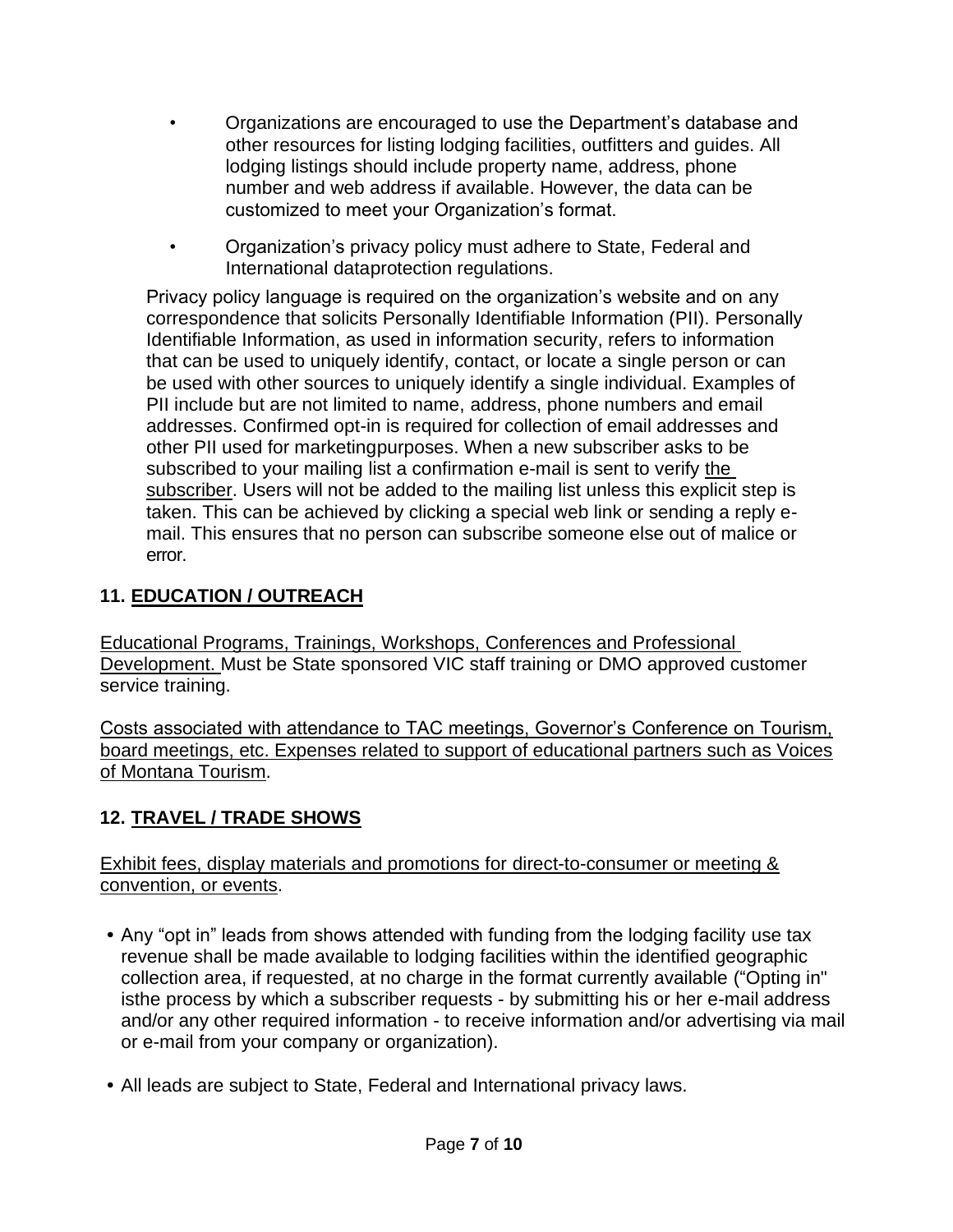# **13. RESEARCH**

Market and industry research, data collection or analysis of information that helps you better understand the tourism economy, target audiences, trends and market forces, among other industry information. Results should guide development of DMO services, programs and/or promotions. DMOs should first reference cost-neutral sources from Montana Institute for Tourism and Recreation Research (ITRR) or Department Tpartnerships for available data or research services.

#### **14. PRODUCT DEVELOPMENT**

Development or implementation of visitor amenities that enhance the visitor experience. Up to, but not exceeding, 35% of the organization's annual budget may be designated to this method. The DMO is to assess the community's needs to enhance the visitor experience and all projects must have DMO board approval.

- **•** Visitor Amenities include items such as VIC enhancements and improvements, visitor kiosks, visitor information, responsible recreation resources, cultural tourism, visitor signage and wayfinding, visitor amenities, visitor restroom enhancements, etc.
- **•** Visitor Amenities must be owned by a qualifying government entity, tribal government, or nonprofit organization. Funds are not to be used for major construction, utilities or underground infrastructure.

# **15. VISITOR SERVICES**

All VICs requesting funding shall be non-profit tourism related organizations.

- Every effort should be made for the VIC to be open at peak service hours between Memorial Day and Labor Day.
- The lodging facility use tax revenue may be provided only to fund travel counselor manager/staffing.
- Requests for funding should consider visitation figures and staffing for the previous two years of operation for the months that funding is being requested.
- A job description for VIC staff should be on file at the organization.
- VIC signage shall include the words "Visitor Information."
- **E.** VIC Staffing
- **F.** Call Centers/Fulfillment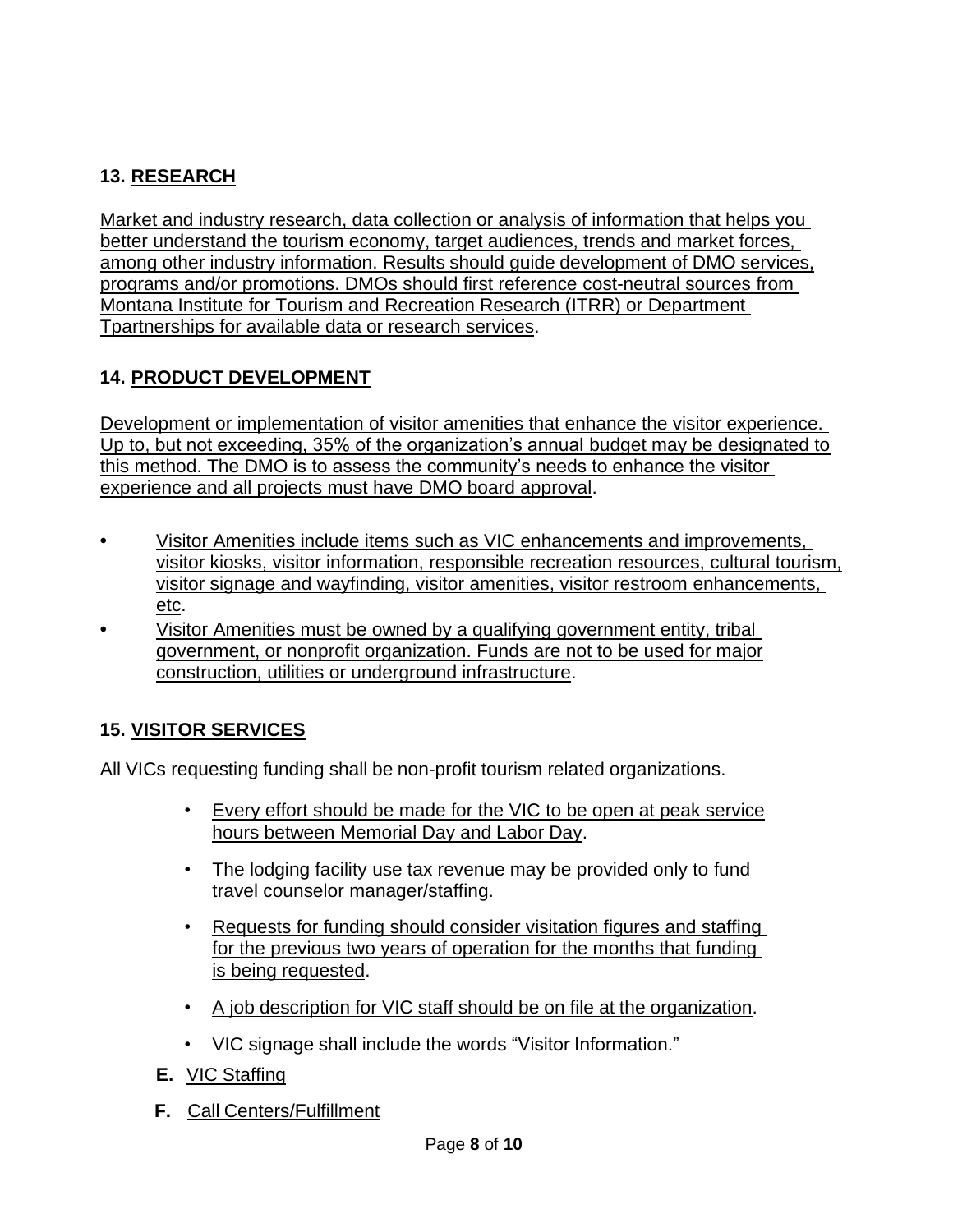- a) Call Center Services
- b) Postage and Distribution
- c) Print Collateral, Travel Guides (Production and Printing)
	- Print costs less than \$5,000 are exempt from bidding requirements.
	- Organizations shall include the line "Printed for free distribution" onprint publications.
	- Printing on recycled paper is encouraged.
	- To distinguish from independent publishers, it is recommended thatcopyright and the source(s) of funding for DMO publications such as Official Travel Guides be included. i.e., "2022. Printed and/or distributed with Accommodation Tax, TBID, and Resort Tax funds."
	- Montana, spelled out in its entirety, shall appear at first glance onall printed material.
	- The word Montana and locator map shall appear on Region TravelGuides in the format and style provided by the Department.
	- Organizations are encouraged to include locator maps in otherprint projects whenever possible.
	- Any printed material, which contains paid advertising, shall maintain a ratio of at least 50% or more editorial versus 50% or less advertising. Any revenue earned from ad sales on a lodging use tax funded projectmust first be applied towards the lodging use tax cost of that project.
	- Credit lines by publishers and printers may be included only on theinside of travel guides and the back panel of brochures. All other items are excluded.
	- Credit lines can include only the business name in a point size (font)no larger than the lodging facility use tax credit line.